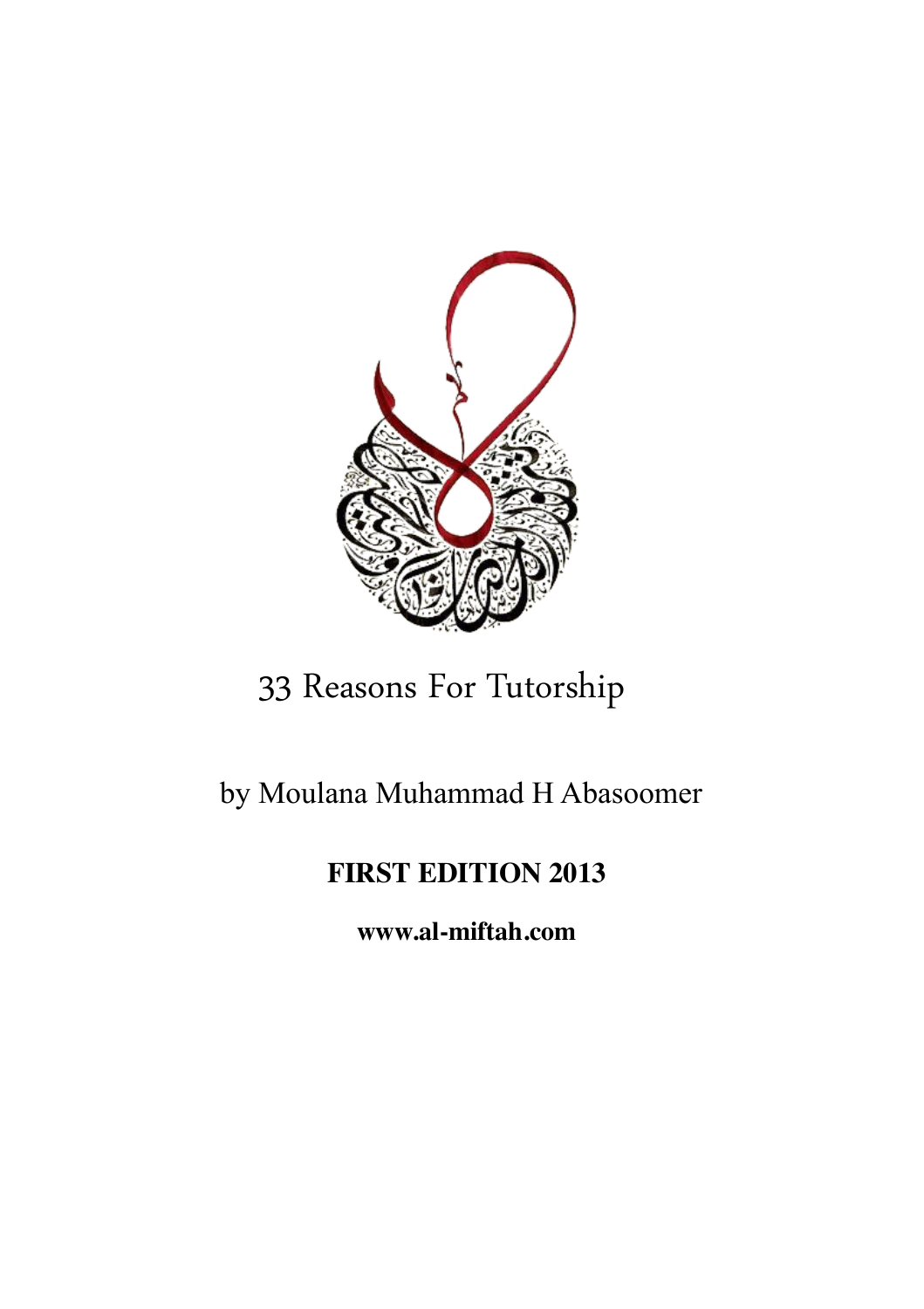

Knowledge is a tractive and it's something everybody needs. However, when the correct procedure is not followed, the desired results are lost. The trend of self-study that has become ever so popular in the current times actually contributes to the destruction of pure knowledge. The boom of the internet and its search engines have also contributed to this trend. What follows is an in-depth look at the "Need for a Tutor"

To acquire knowledge under the expertise of a fully qualified, Sunnahconscious 'Alim of deen is absolutely essential. Failure to do so will result in misguidance. In fact, the system of tutorship has been adopted throughout time and was even the practice of the Ambiya ('alaihimusalam) and our pious predecessors. This is the only way in which one will acquire pure authentic knowledge. An added benefit is that one will also discover how to respect the people of knowledge.<sup>1</sup>

A common supplication of the Salaf (pious predecessors) was:

التعوذ بالله من تشييخ الصحيفة

<sup>&</sup>lt;sup>1</sup> Adabul ikhtilaf of Shaykh Muhammad 'Awwamah, pg.162 & Ma'alim Irshadiyyah, pg.159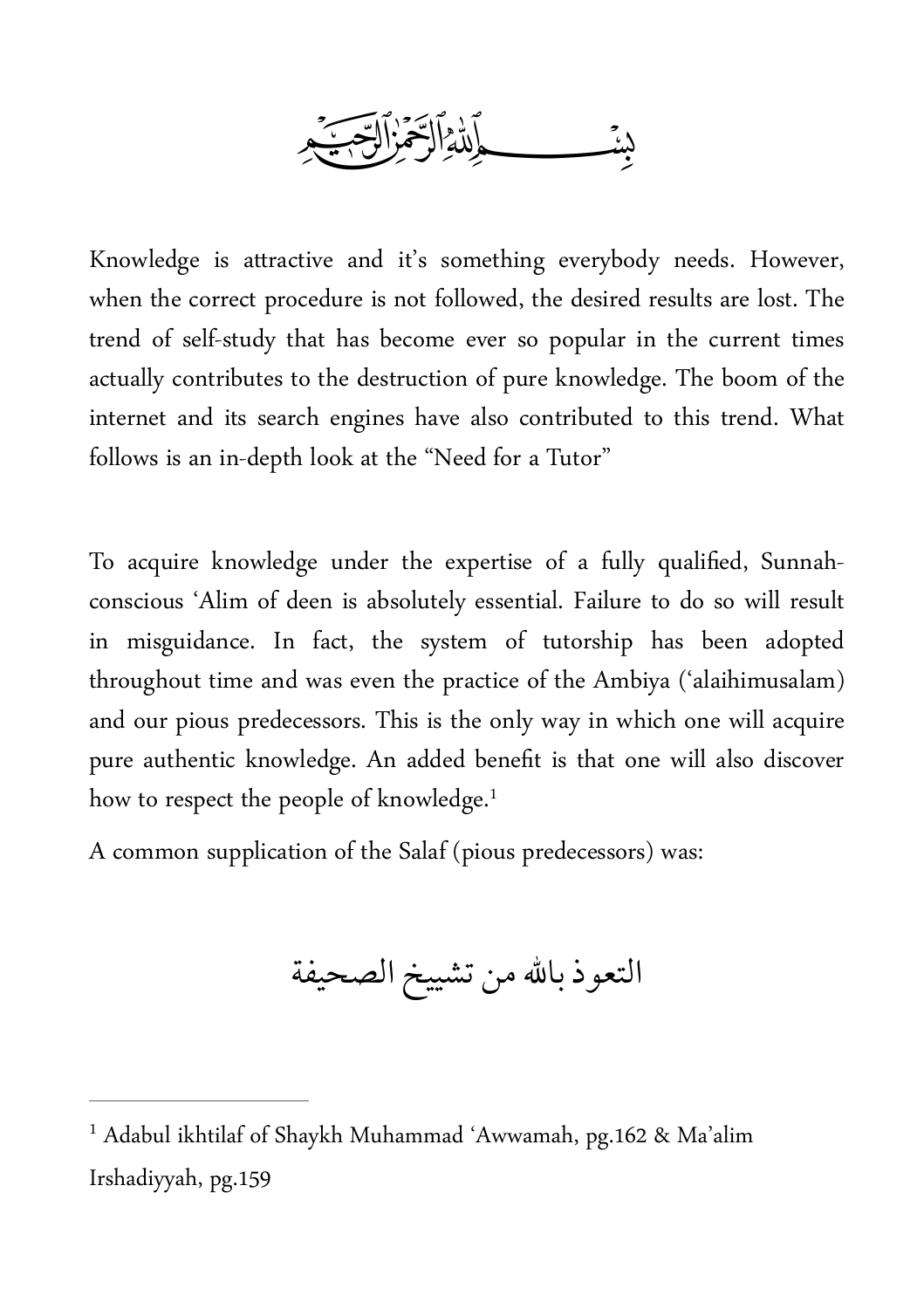"They would seek refuge in Allah from having paper as their shaykh/tutor<sup>2</sup>

What follows are a few substantiations for this phenomenon;

Quranic Verses

- 1. In this world, there will always be a) Those who know, and b) those who don't. In this regard, Allah Ta'ala instructs us in the Qur'an, "Ask the people of knowledge if you do not know." 3
- 2. The Holy Qur'an was revealed by Almighty Allah Ta'ala for guidance and knowledge of the ummah. But, without the explanation of Rasulullah (sallallahu'alaihi wasallam) the meanings would definitely be misunderstood. Allah Ta'ala addresses Rasulullah (sallallahu'alaihi wasallam) in the Qur'an

"And we have revealed to you the Qur'an, so that you may explain to the people what was revealed to them."4

This is the strongest, most evident proof for this issue.

Ma'alim Irshadiyyah of Shaykh Muhammad 'Awwamah, pg.179 <sup>2</sup>

<sup>&</sup>lt;sup>3</sup> Surah: 21, Verse: 7

<sup>&</sup>lt;sup>4</sup> Surah: 6, Verse: 44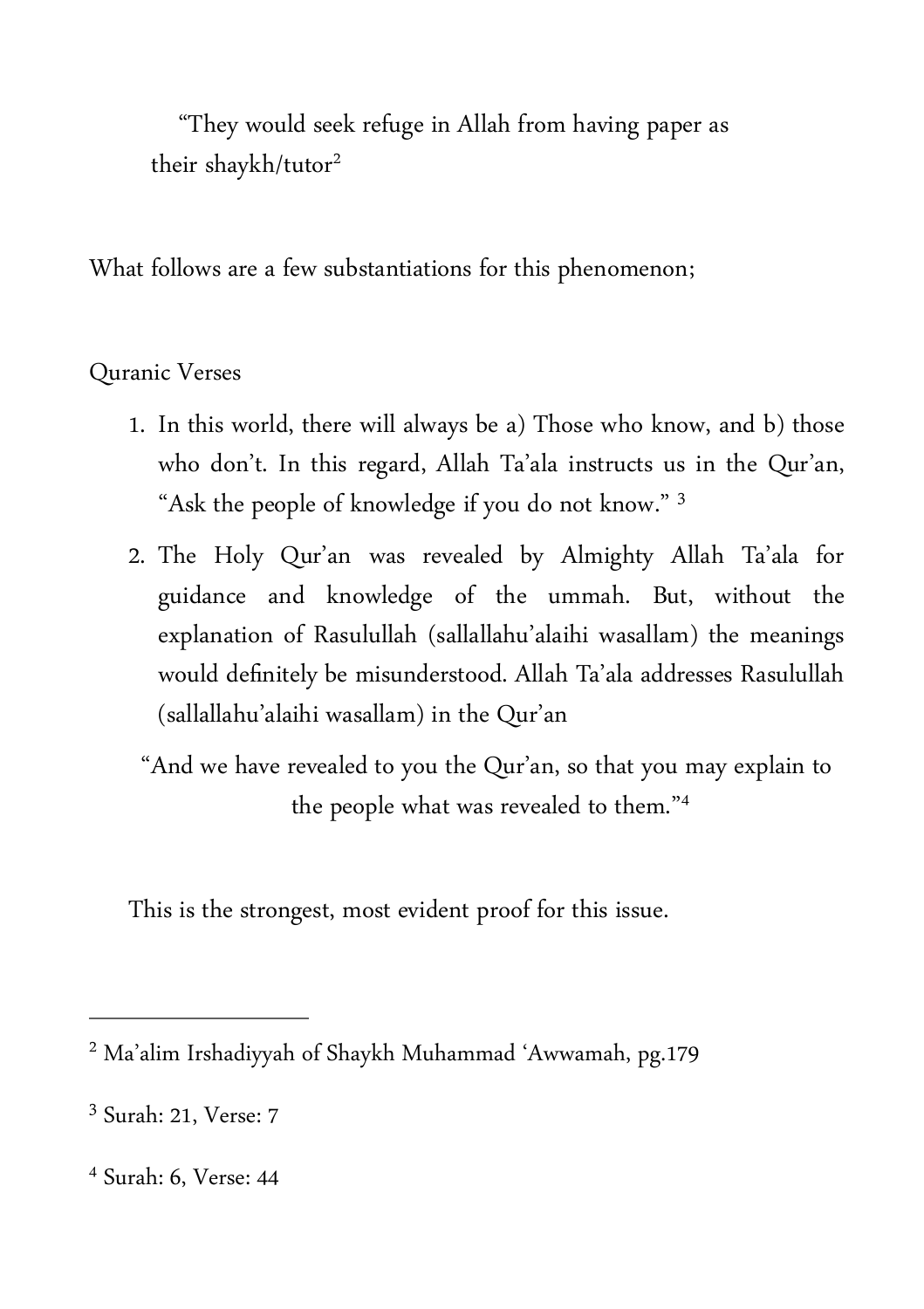#### **Substantiation from Hadith**

3. Sayyiduna Mu'awiyah (radiyallahu 'anhuma) reports that Rasulullah (sallallahu'alaihi wasallam) said:

«يا أيها الناس تعلموا, إنما العلم بالتعلم والفقه بالتفقه, ومن يرداالله به خيرا يفقهه في الدين»

 "O people! Acquire knowledge, for it can only be acquired through tutorship. You will only understand if you are made to understand (i.e, by a teacher). Allah Ta'ala grants the understanding of religion to those whom he intends good for."5

There are several narrations with similar wordings that can be seen in the above two sources.

The famed commentator of Sahih Bukhari; Hafiz ibn Hajar (rahimahullah) explains: "This means that reliable knowledge is only that which is acquired from the Ambiya (Prophets) and their heirs (the 'Ulama)"

A similar explanation is echoed by 'Allamah 'Aini (rahimahullah) in his commentary of Sahih Bukhari.

They both have graded this narration as "hasan" (sound)

Tabarani & others; see Fathul Bari & 'Umdatul Qari, before hadith:68 <sup>5</sup>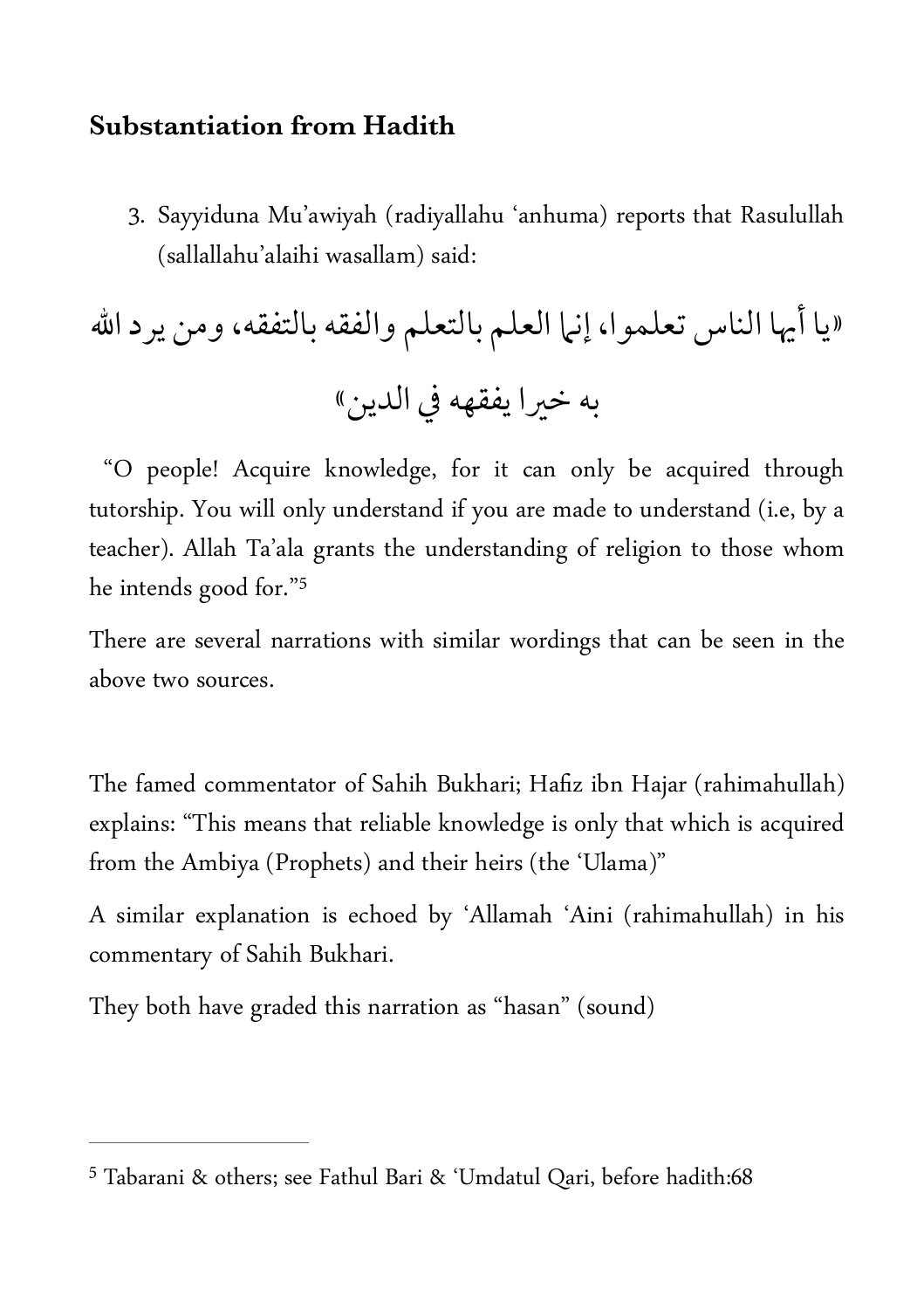4. While emphasizing this point 'Allamah Shatbi (rahimahullah) writes: "The proof for this in the Sahih Hadith: "Indeed Allah will not take away knowledge (from this world) by snatcvhing it away at once, rather He will do so by taking away the 'Ulama." 6

He writes further: "There is therefore no doubt that the keys to knowledge are its bearers."7

5. Under the commentary of the above hadith, Hafidh Ibn Hajar (rahimahullah) quotes a narration from Musnad Ahmad that says: "Indeed, the departure of the people of knowledge is actually the exodus of knowledge itself." 8

# **The Pattern of the Ambiya ('alaihimus Salam)**

6. Nabi Dawud ('alaihisalam) is said to have benefited immensely from Luqman al-Hakim, before Dawud ('alaihisalam) received prophethood.9

- <sup>7</sup> Adabul ikhtilaf, pg.174
- <sup>8</sup> Fathul Bari, hadith:100

<sup>&</sup>lt;sup>6</sup> Sahih Bukhari, hadith:100

<sup>&</sup>lt;sup>9</sup> Tafsir Qurtubi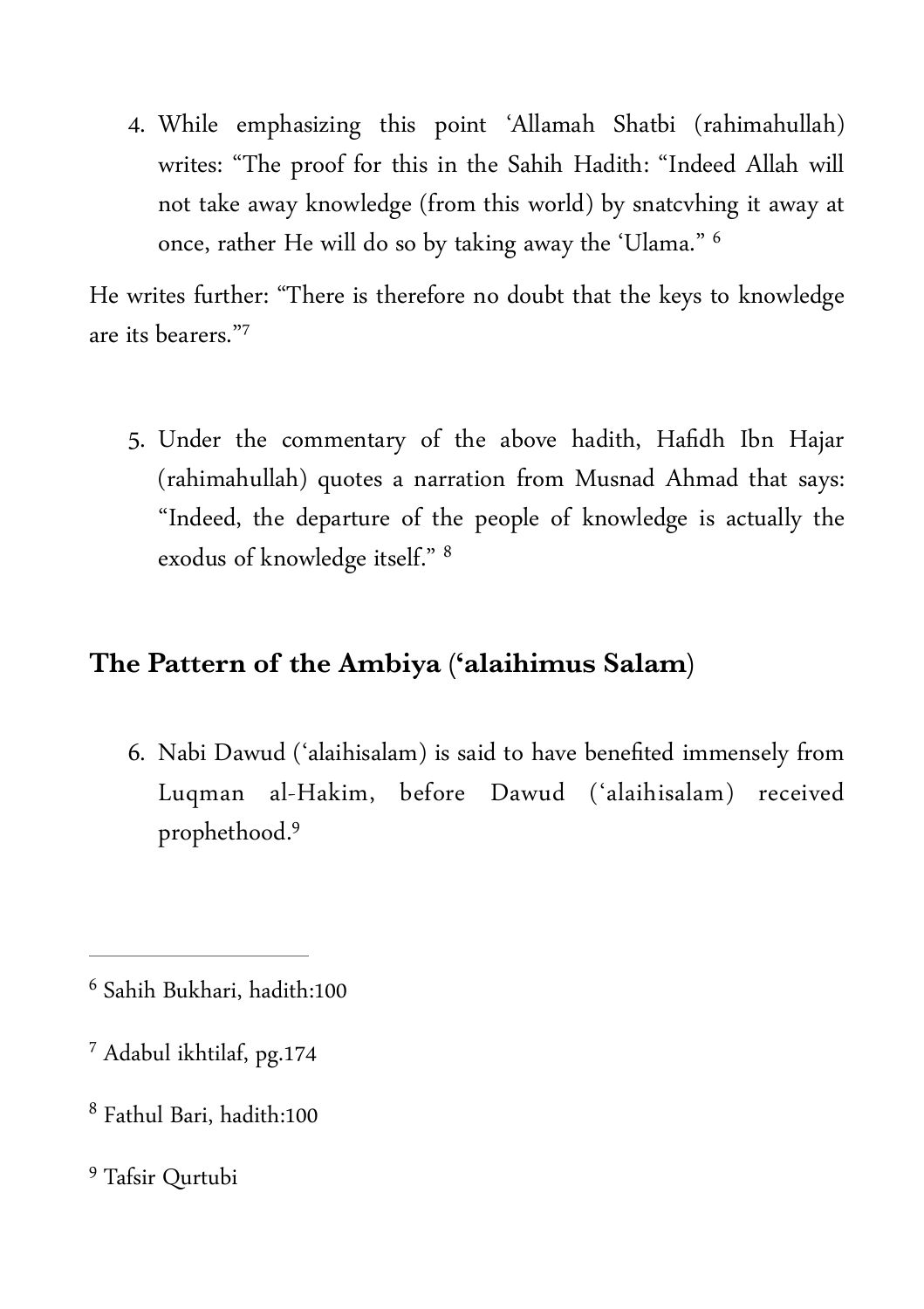7. Luqman Al-Hakeem actually advised his own son with the same:

"O my son! Sit in the company of the 'Ulama and stick your knees to theirs, for Allah revives the hearts with the wisdom (acquired from them) just as he revives barren land with the rain"10

- 8. Sayyiduna Musa's ('alaihisalam) sojourn to Nabi Khidhr ('alaihisalam) is well-known and enshrined in the Holy Qur'an.
- 9. Sayyiduna Yusha' ibn Noon ('alaihisalam) stayed in the company of Nabi Musa ('alaihisalam) for a long while before receiving prophethood himself.

#### **Statements of the Salaf**

10. Furthermore, during the era of the Tabi'un, whenever anyone would claim to have any knowledge, he would be questioned as to whom he had acquired that bit of knowledge from.<sup>11</sup>

<sup>&</sup>lt;sup>10</sup> Jami'u Bayanil 'ilm; ma'alim Irshadiyyah, pg.164

<sup>&</sup>lt;sup>11</sup> Introduction to Sahih Muslim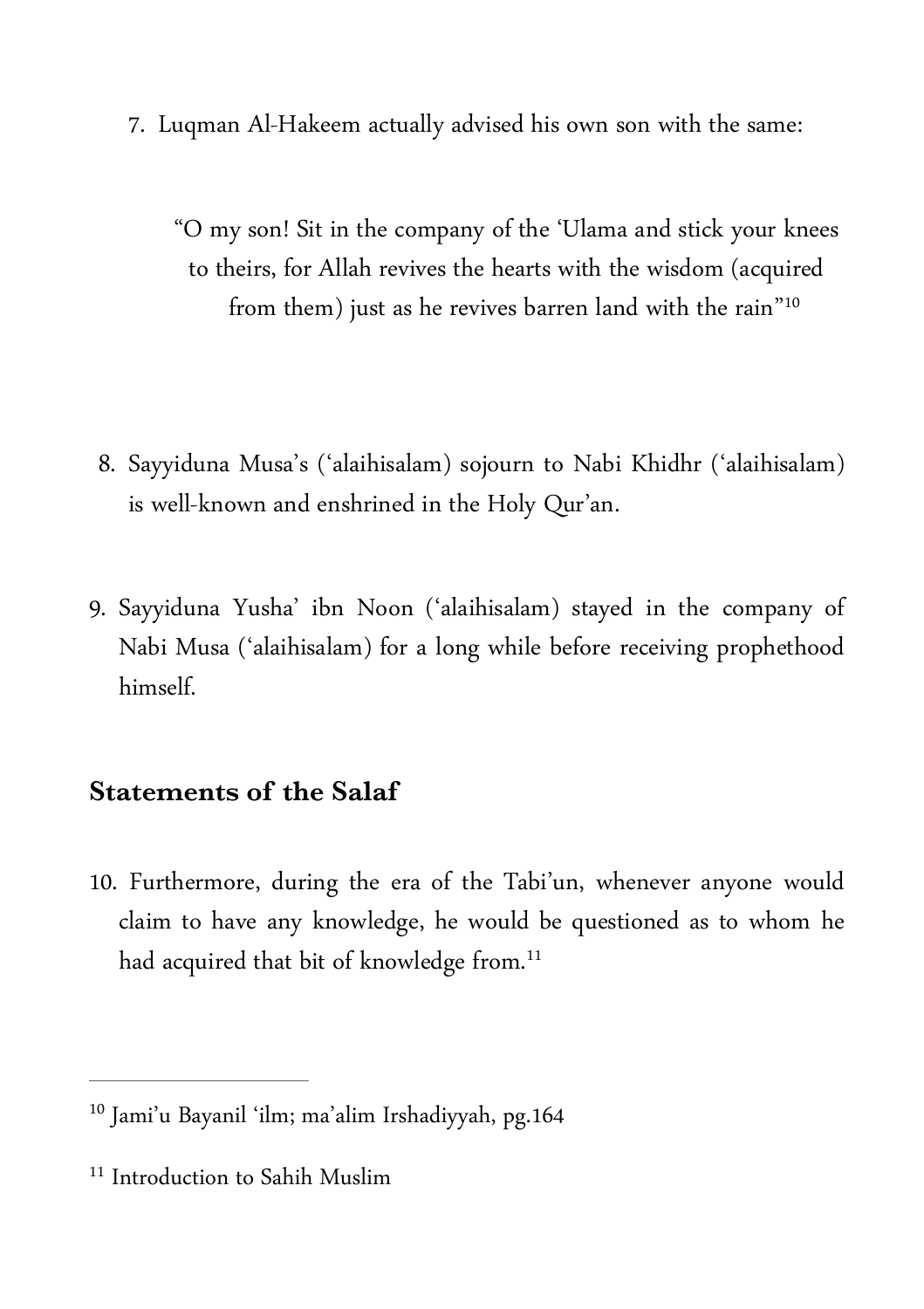11. Khatib al-Baghdadi (rahimahumullah), the famous muhaddith of the fifth century, states in his book, Taqyid al-Ilm,<sup>12</sup> "Many scholars of the classical times had - at the time of death – either destroyed their books themselves or instructed others to do so on their behalf. This was due to fear that it may end up in the hands of ignorant ones who would not understand its verdicts and would only take the apparent meanings there from."

 He thereafter cited the names of classical scholars who had done so. From among them were: Imam Abidah al-Salmani, Imam Shu'bah ibn Hajjaj, Imam Abu Qilabah and Imam 'Isa ibn Yunus (rahimahumullah).13

12. When Imam Abu Hanifah (rahimahullah) was informed of a group of people that sit in a "halaqah" (circle) discussing Fiqh (Issues of jurisprudence) in the Masjid, he enquired: "Do they have a leader (Teacher)?" The reply was negative to which he responded: "These people will never acquire (true) fiqh ever."<sup>14</sup>

13. Imam Malik (rahimahullah) was once asked if knowledge could be acquired from one who did not sit in the company of the 'Ulama (& who sufficed with books only). He replied in the negative and said:

 $12$  pg.61

<sup>&</sup>lt;sup>13</sup> Taqyidul 'ilm, Ibid pgs.61-62

<sup>&</sup>lt;sup>14</sup> Adab al-Ikhtilaf pg.164 & Ma'alim Irshadiyyah, pg.163, both of Shaykh Muhammad 'Awwamah, Al-Faqih wal Mutafaqqih, vol.2 pg.83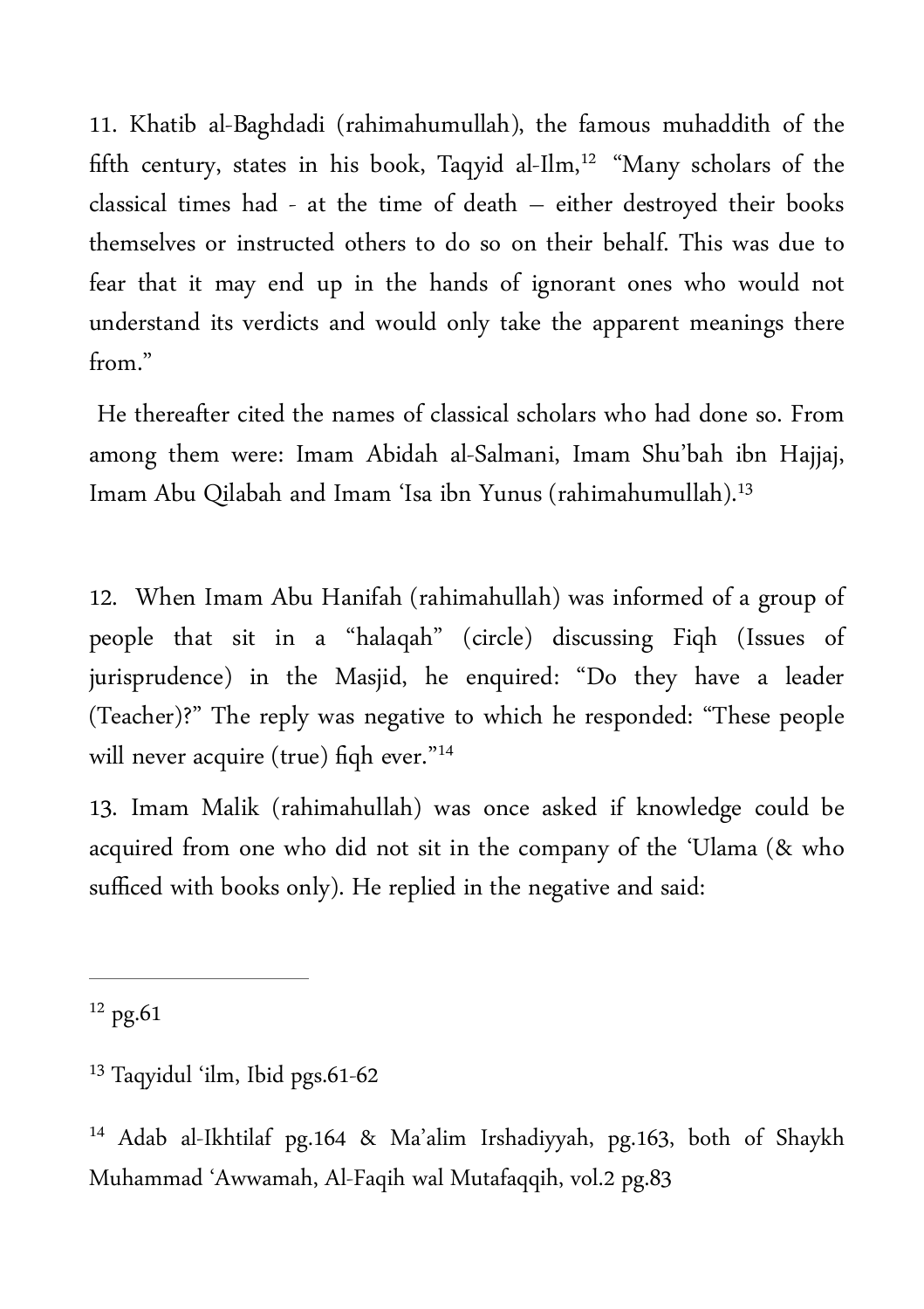"Knowledge should not be acquired except from one who has memorized, accompanied the scholars, practiced upon his knowledge and has piety in him." 15

14. Ibn Rushd (rahimahullah) writes: "In the earlier times knowledge was found in the chests of men. Then it was transferred to books, but the keys still remain in the chests of men. Therefore a student definitely requires a tutor who will open up for him the discussions and ways of understanding."16

15. Katib Baghdadi (rahimahullah) writes: "It is necessary for a learner to have a teacher under whom he could study, and one whom he could refer to for answers to difficult matters."<sup>17</sup>

16. Imam Shatbi (rahimhaullah) mentions: "Books alone will not benefit a student in any way, unless there are 'Ulama who will open up (the discussions & explain it) to them. This is common fact."18

The System of the Salaf

One who studies the life of the Scholars of the past, will easily notice the lengthy periods they would spend on sojourn and in the company of their tutors. This is referred to as: "Mulazamah" or "Toolus Suhbah".

<sup>&</sup>lt;sup>15</sup> Adab al-Ikhtilaf pg.165 & Ma'alim Irshadiyyah, pg.163

<sup>&</sup>lt;sup>16</sup> Footnotes on Adabul ikhtilaf, pg.174 & Ma'alim Irshadiyyah, pg.174

<sup>&</sup>lt;sup>17</sup> Al-Faqih wal Mutafaqqih, vol.2 pg.83 & An-Nasihah li Ahlil Hadith, pg.259

 $18$  Adabul ikhtilaf, pg.178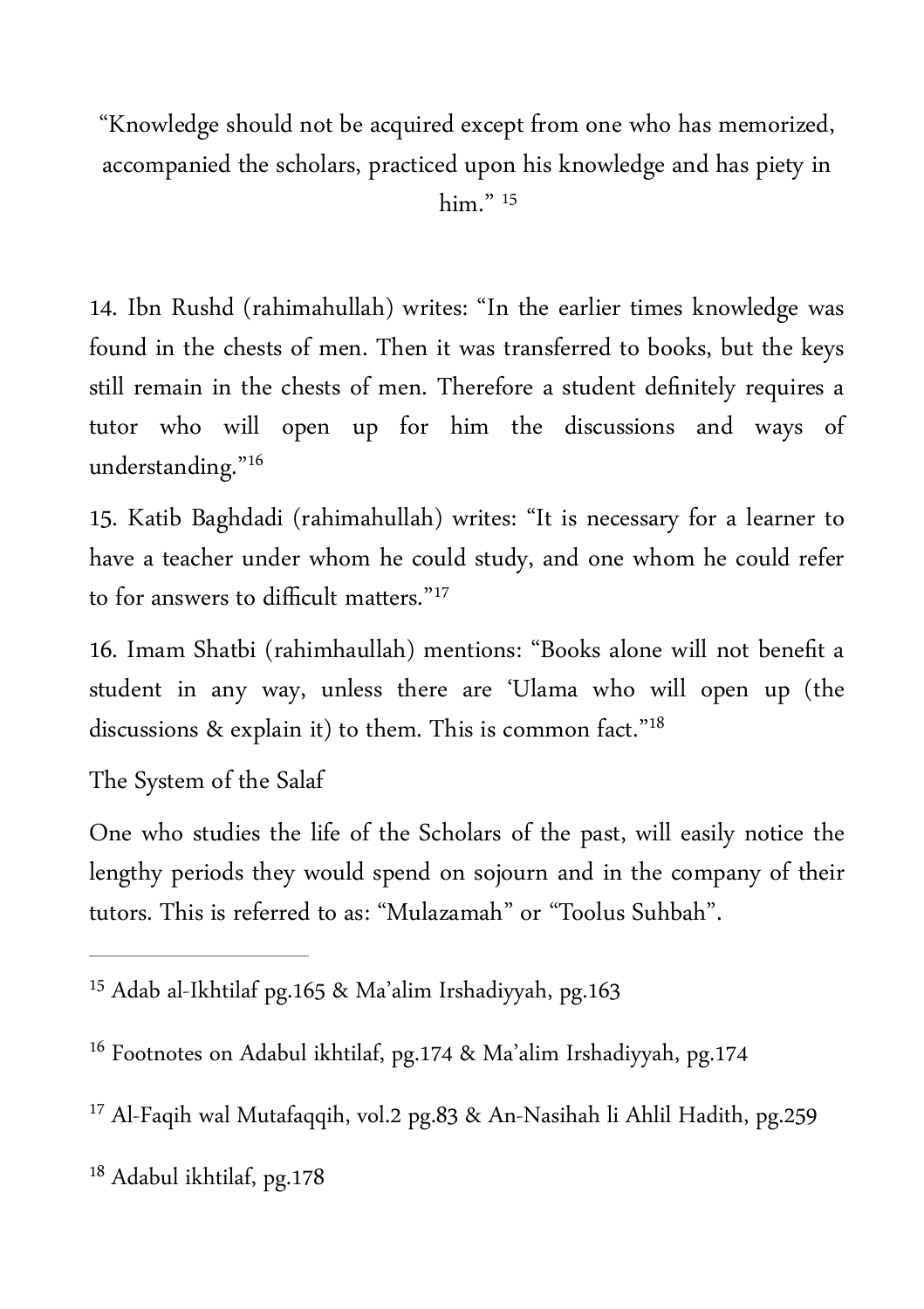This is clear in the lives of the Sahabah and Tabi'un and all those that followed. They acquired their knowledge from the bracket of believers before them. A Tabi'i could only atain the term "Tabi'i" after coming into physical contact with a Sahabi.

Merely sufficing on atending a few lessons (or a Maqra-ah, like has become common nowadays) isn't considered as "Mulazamah"-perseverance.19

17.Imam Malik (rahimahullah) said:

"Some men would sometimes atend the lessons of his teacher for thirty years!"20

18.Here are ten examples from an exhaustive list:

- 1) Nu'aim Al-Mujmir (rahimahullah) spent twenty years in the company of Sayyiduna Abu Hurairah (radiyallahu'anhu).<sup>21</sup>
- 2) Thabit Al-Bunani (rahimahullah) spent forty years with Sayyiduna Anas (radiyallahu'anhu).<sup>22</sup> Nafi' ibn 'Abdillah said: "I

<sup>&</sup>lt;sup>19</sup> Footnotes on Ma'alaim Irshadiyyah, pg.177

<sup>&</sup>lt;sup>20</sup> Adabul ikhtilaf, pg.171

<sup>&</sup>lt;sup>21</sup> Adabul ikhtilaf, pg.171

<sup>&</sup>lt;sup>22</sup> Adabul ikhtilaf, pg.171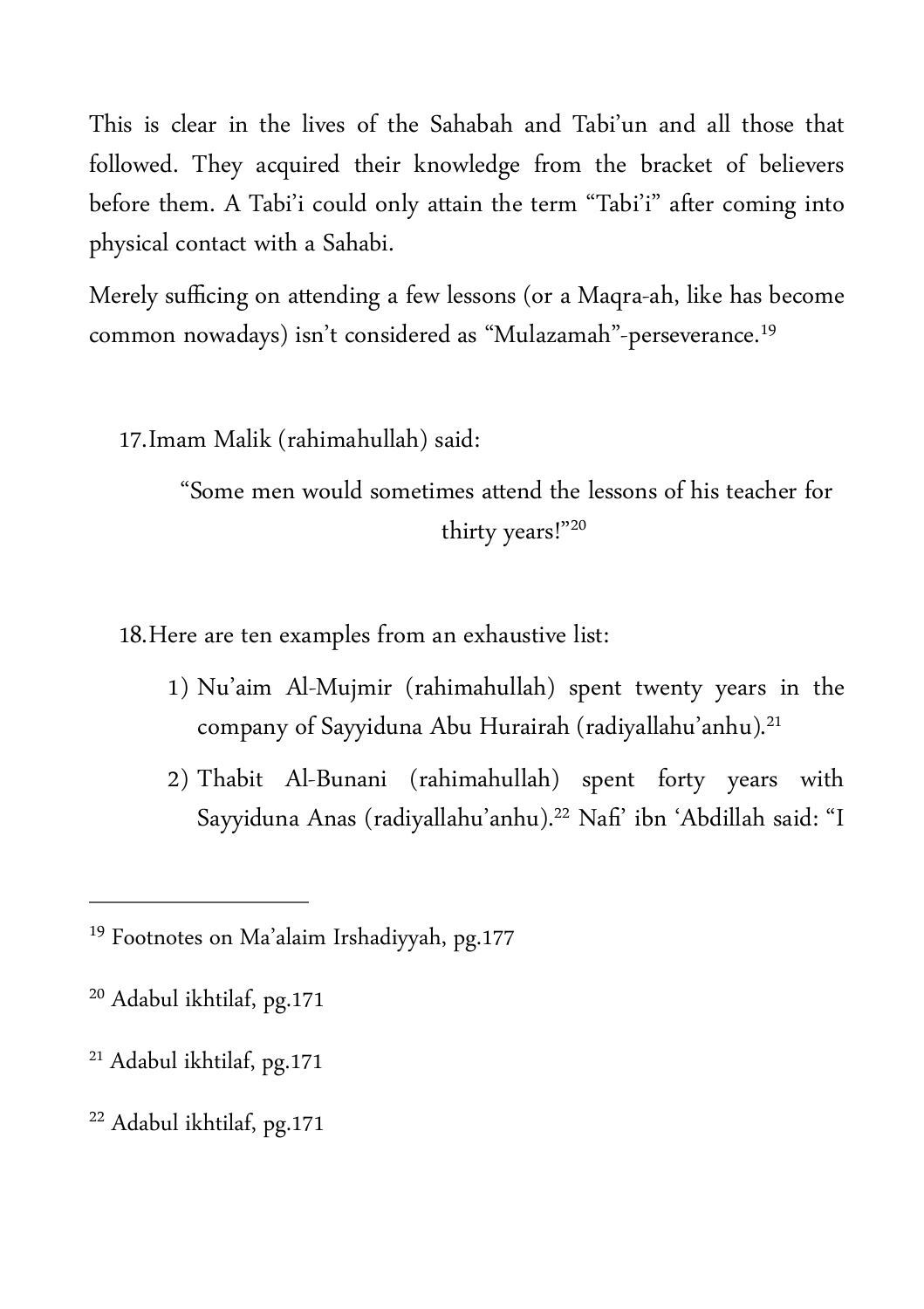spent forty years atending the lesson of Imam Malik (rahimahullah).23

- 3) Al-Qa'naby also spent twenty years with Imam Malik (rahimahumallah). 24
- 4) Imam 'Abdur Rahman ibnul Qasim (rahimahullah) spent seventeen years by Imam Malik. 25
- 5) Muhammad ibn Ja'far was with Shu'bah (rahimahumallah) for twenty years.<sup>26</sup>
- 6) Abu Safwan, 'Abdullah ibn 'Abdil Malik was with Ibn Juraij (rahimahumallah) for ten years.27
- 7) Muhammad ibn Bashar was with Yahya Al-Qatan (rahimahumallah) for twenty years.
- 8) Salamah ibn Shabeeb spent forty years by Imam 'Abdur Razzaq (rahimahumallah). 28

- <sup>25</sup> Tarteebul Madarik; see: Safahat min sabril 'Ulama, pg.116
- <sup>26</sup> Khulasatul Khazrajy, pg.330
- <sup>27</sup> Sahih Muslim, hadith: 3353
- <sup>28</sup> Al-Jami'u li akhlaqir rawi, vol.2 pg.265

<sup>&</sup>lt;sup>23</sup> Adabul ikhtilaf, pg.172

<sup>&</sup>lt;sup>24</sup> Tartibul Madarik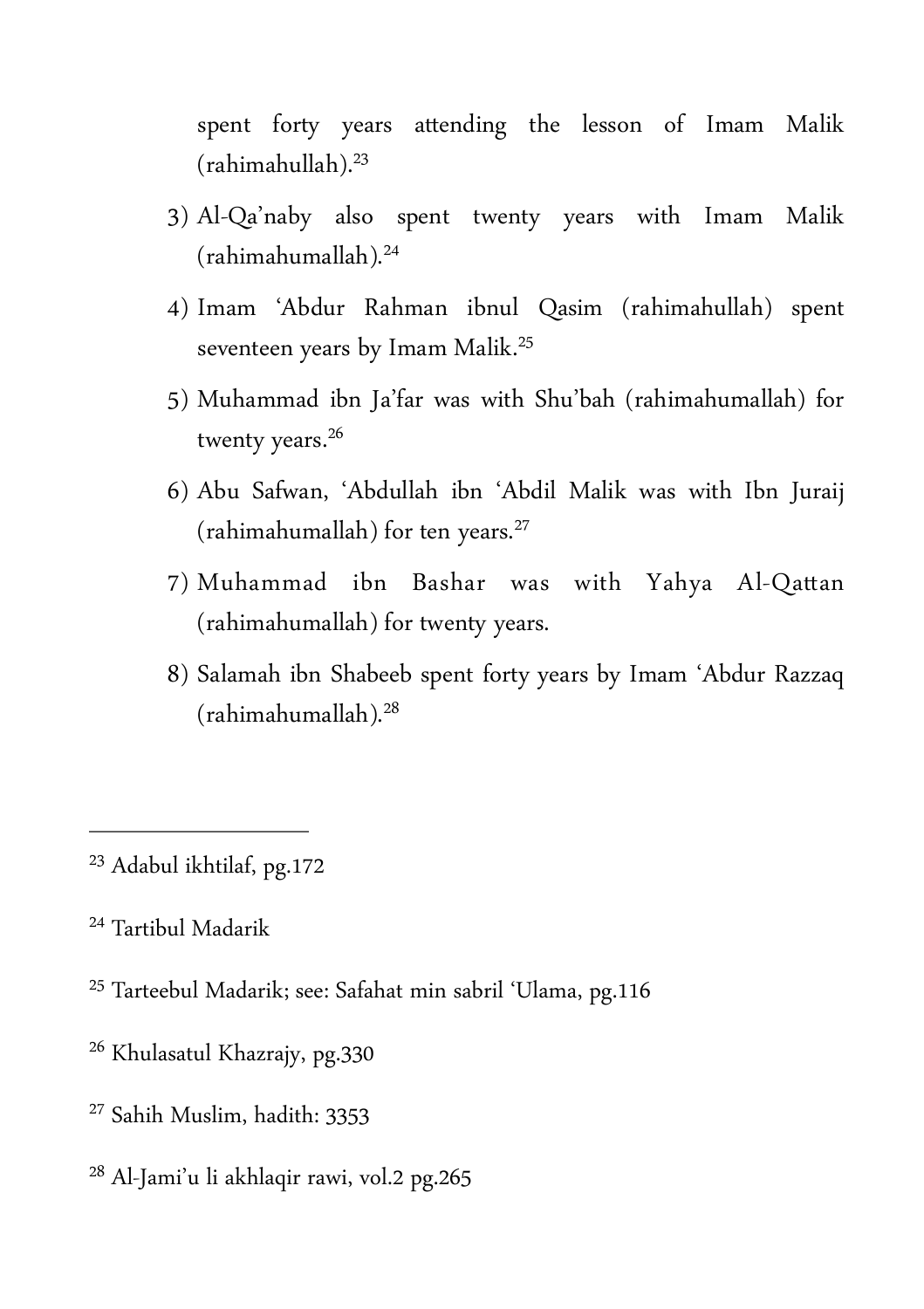- 9) Imam Muslim accompanied Imam Bukhari (rahimahumallah) for six years.<sup>29</sup>
- 19. The Hanafi Jurist, Ibn Nujaim (rahimahullah) explains the reason for this: "… and so it may become known that knowledge cannot be attained without constant referral, repeated effort and tutorship."30
- 20.Imam Shatbi (rahimhaullah) mentions: "The proof for the success of this system lies in the fact that every upright scholar that became popular and acceptable to the masses in his era actually had a teacher who enjoyed the same in his time."31

Also see Imam Shafi'is (rahimahullah) advice at the end of this article.

#### **21.Their lengthy sojourns**

Another point of discussion here is the lengthy periods the salaf would spend on sojourn. Merely sufficing on the books doesn't force a person to travel abroad and remain there for the periods of time that the salaf spent.

- <sup>30</sup> Adabul ikhtilaf, pg. 172
- <sup>31</sup> Adabul ikhtilaf, pg.176

<sup>&</sup>lt;sup>29</sup> Siyar A'lamin Nubala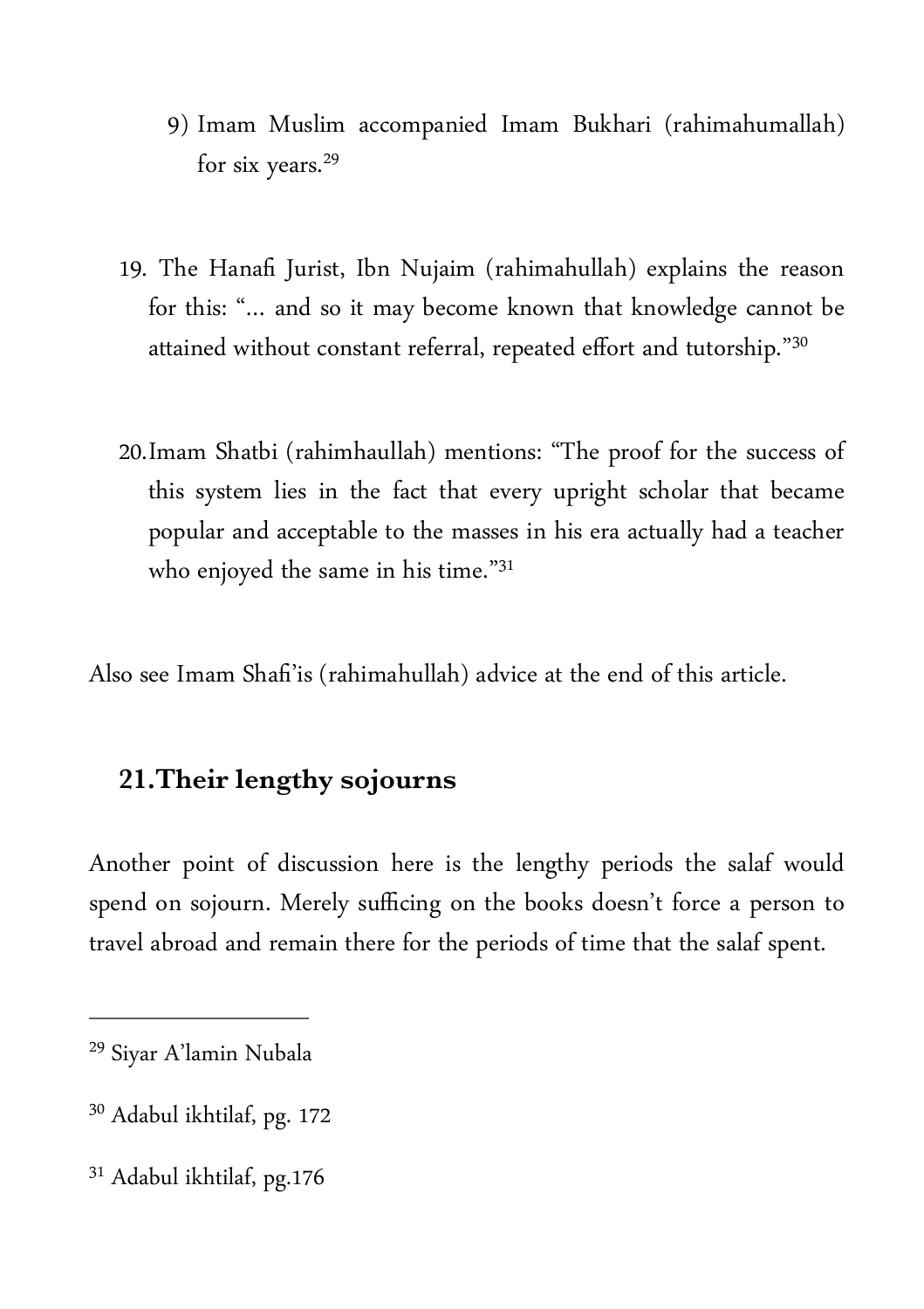- 1) Imam Baqy ibn Makhlad (rahimahullah) had embarked on two sepearte journeys in search of knowledge; the first one lasted fourteen years, and the second: twenty years!<sup>32</sup>
- 2) Imam Ibn Mandah (rahimahullah) spent forty five years away from home<sup>[33]</sup>
- 3) Imam Ya'qub ibn Sufyan Al-Fasawi (rahimahullah) said: "I remained on sojourn for thirty years"!<sup>34</sup>

## **22.Scanning the earth**

During these journeys, the scholars would leave no city, village or town which had teachers of knowledge un-visited.

a) Ibnul Jawzi (rahimahullah) writes regarding Imam Ahmad (rahimahullah): "He travelled the entire (Islamic) world twice before compiling his Musnad."35

33 Safahat min sabril 'Ulama, pg.65

34 Safahat, pg.61

<sup>35</sup> Saidul khatir; Safahat min sabril 'Ulama, pg.54

<sup>&</sup>lt;sup>32</sup> Safahat min sabril 'Ulama, pg.60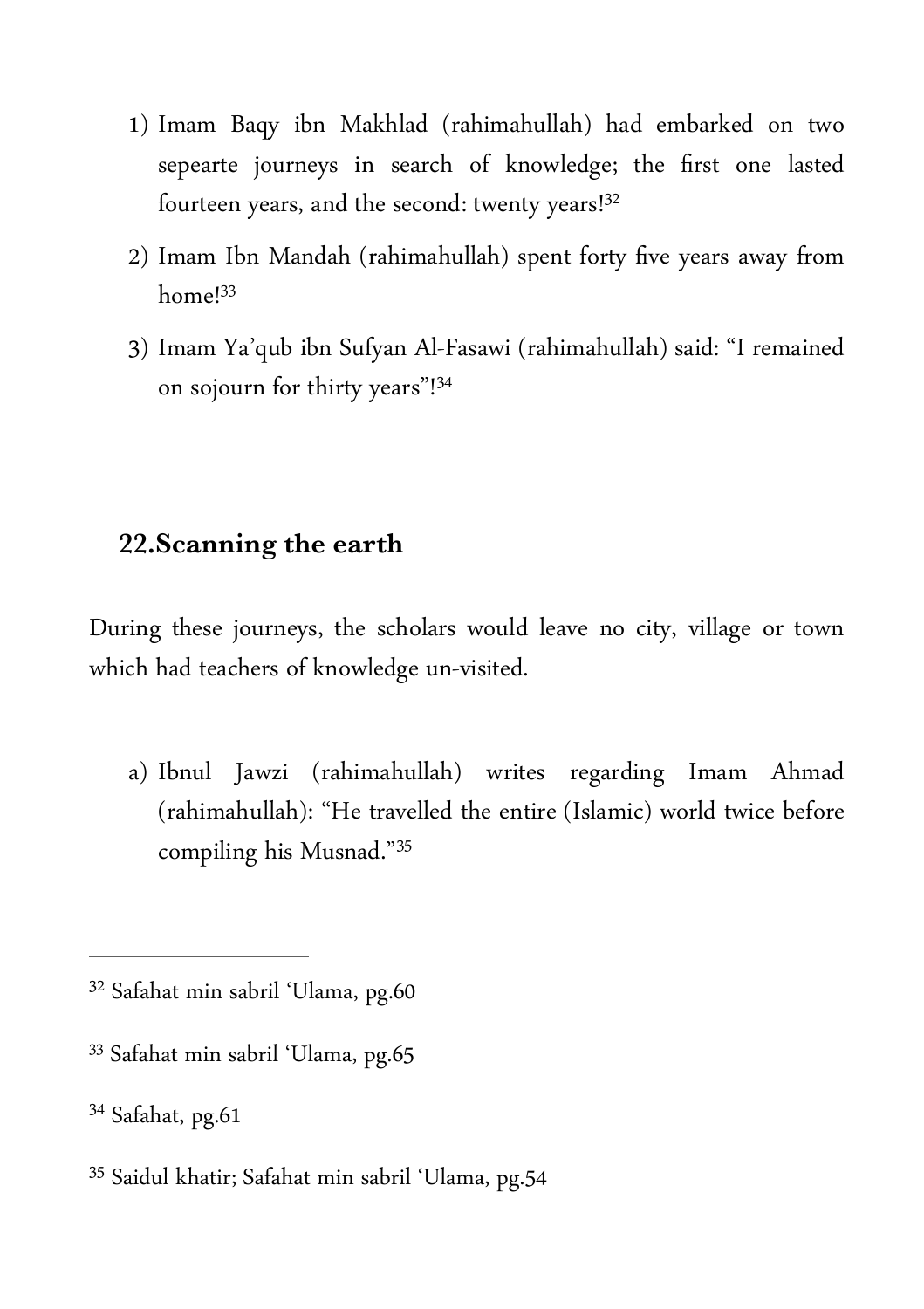- b) Ibnul Muqri (rahimahullah) said: "I travelled from the East to the West (of the Islamic Empire) four times, and I visited Baitul Maqdis alone ten times"!!! 36
- c) Several Muhaddithun have compiled booklets in which they narrated forty ahadith of forty different Sahabah, which they heard from forty diverse Shuyukh that lived in forty different towns!

#### **23.Not just one Tutor!**

The Salaf never appease themselves with just one or two tutors. Their teachers sometimes numbered in the thousands!

- 1) Imam Bukhari (rahimahullah) said: "I have writen hadith from 1080 teachers"37
- 2) Imam Ibn Hibban (rahimahullah) said: "I have perhaps writen ahadith fom more than 2000 teachers."38
- 3) Ibn Mandah (rahimahullah) had 1700 Shuyukh. 39

- <sup>37</sup> Hadyus Sari, pg.670
- <sup>38</sup> Tadhkiratul Huffaz, vol.3 pg.921
- <sup>39</sup> Tadhkiratul Huffaz, vol.3 pg.1032

<sup>&</sup>lt;sup>36</sup> Safahat min sabril 'Ulama, pg.64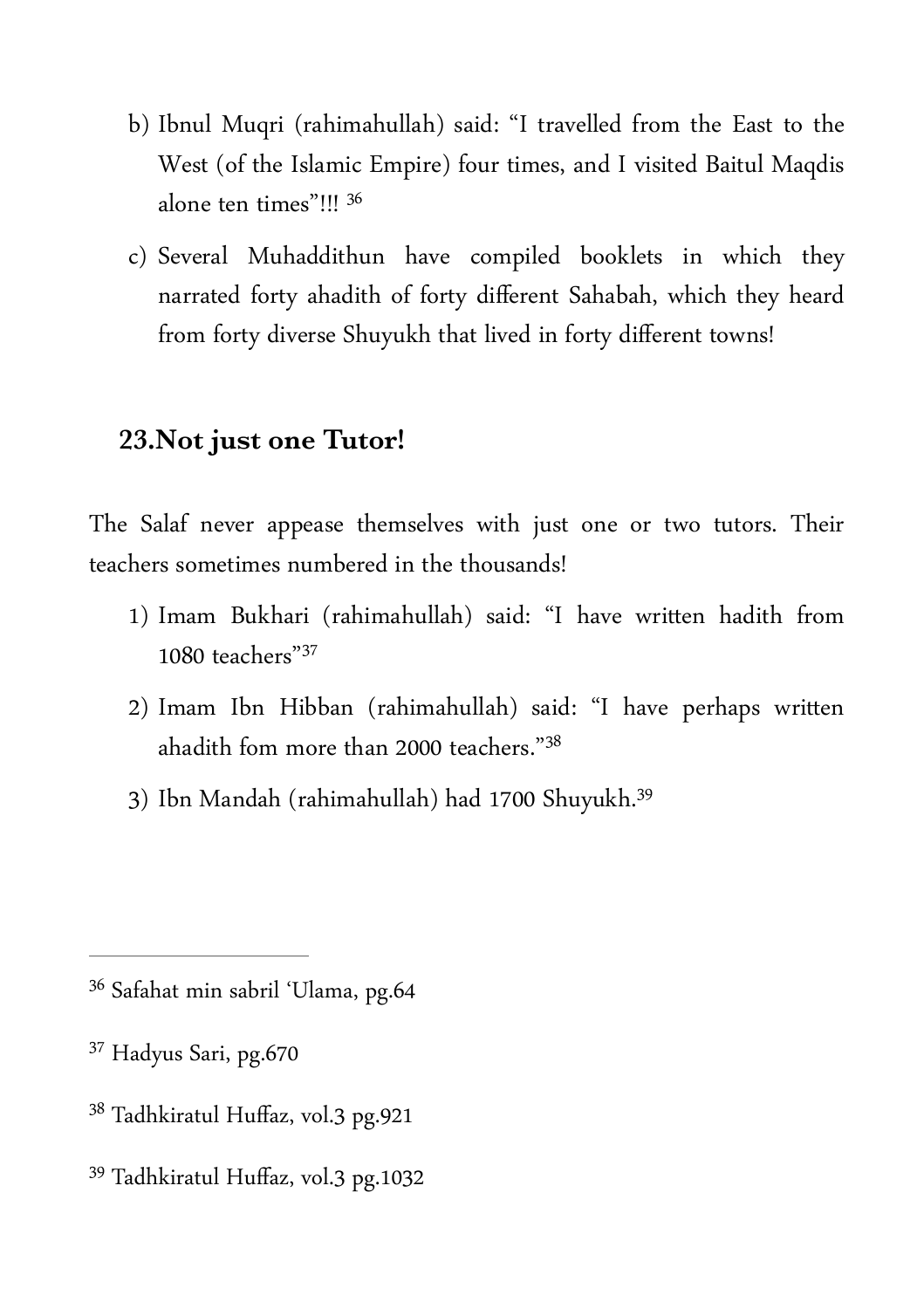- 4) Imam 'Abdullah ibnul Mubarak (rahimahullah) had acquired knowledge from 4000 teachers. 40
- 5) Imam Abu Hanifah (rahimahullah) is said to have had 4000 teachers from the Tabi'un only!41
- 6) Hafiz 'Iraqi (rahimahullah) writes about Imam Qasim ibn Dawud Al-Baghdadi (rahimahullah): "He said: I wrote hadith from 6000 shuyukh"!!42

## **Disdain towards those who failed in this regard**

24. My most respected teacher, Shaykh Muhammad Awwamah (an unparalleled muhaddith of these times) mentions beautifully in his book, Adab al-Ikhtilaf: "They (the 'Ulama) never paid atention to one who did not have any ustadh (teacher), neither would they consider such a person worthy of even being spoken to due to him being prone to mistakes."

He further says: "Qadi Iyad (rahimahullah) and others have narrated that when Imam Ahmad ibn Hambal (rahimahullah)was requested by the ruler of his time (al-Mu'tasim) to discuss a certain

<sup>&</sup>lt;sup>40</sup> Tadhkiratul Huffaz, vol.1 pg.276

<sup>&</sup>lt;sup>41</sup> Ibn Hajar Al-Haitami in Al-Khairatul Hisan; see Atharul Hadith, pg.176

<sup>&</sup>lt;sup>42</sup> Footnotes on Safahat, pg.64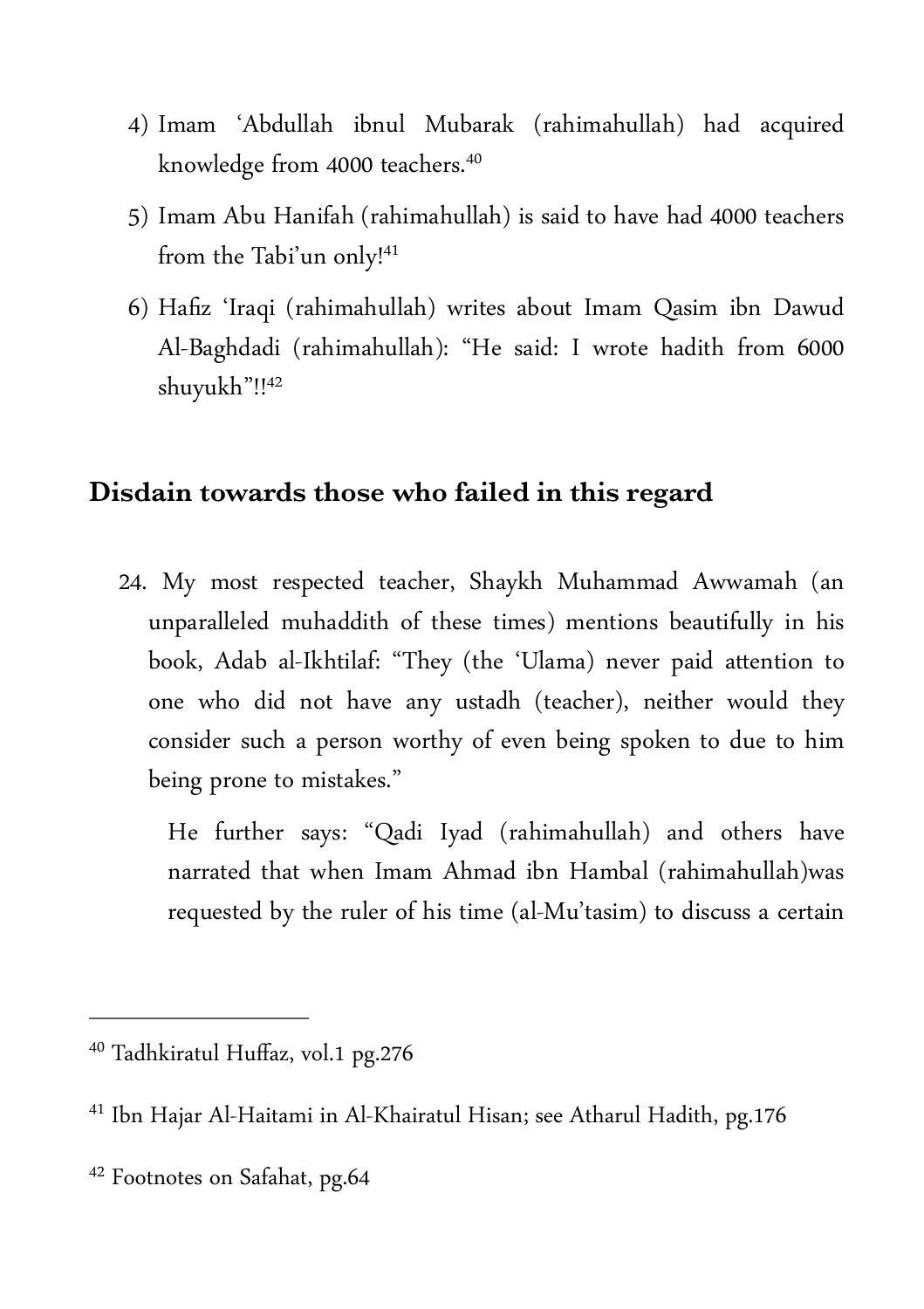mater with ibn Abi Du'ad, he (Imam Ahmad) turned his face away and said:

"How can I converse with a person whom I have never seen at the door of any 'Alim ever!" 43

- 25.When Abu Ja'far Ad-Daudi objected to a view of the upright Scholars of his time, they retorted: "Keep quite! You have no teacher!"44
- 26.Shaykh 'Awwamah (may Allah protect him) also states: "All of us have a lineage. A student also needs a family tree for his knowledge, which consists of his teachers. One who has no teacher, is actually illegitimate in his knowledge; like a person whose identity and lineage is unknown. He holds no weight." 45

## **The Harms of Failure**

27. Imams Muhammad ibn Sireen, Hakam ibn Atiyya and Waki' ibn al-Jarrah (rahimahumullah) have all said that the primary cause for the

<sup>&</sup>lt;sup>43</sup> Adabul ikhtilaf pg.144

<sup>&</sup>lt;sup>44</sup> Adabul ikhtilaf, pg.164

<sup>&</sup>lt;sup>45</sup> Golden guidelines -English-, pg.8, Ma'alim Irshadiyyah, pg.160 & Adabul ikhtilaf, pg.164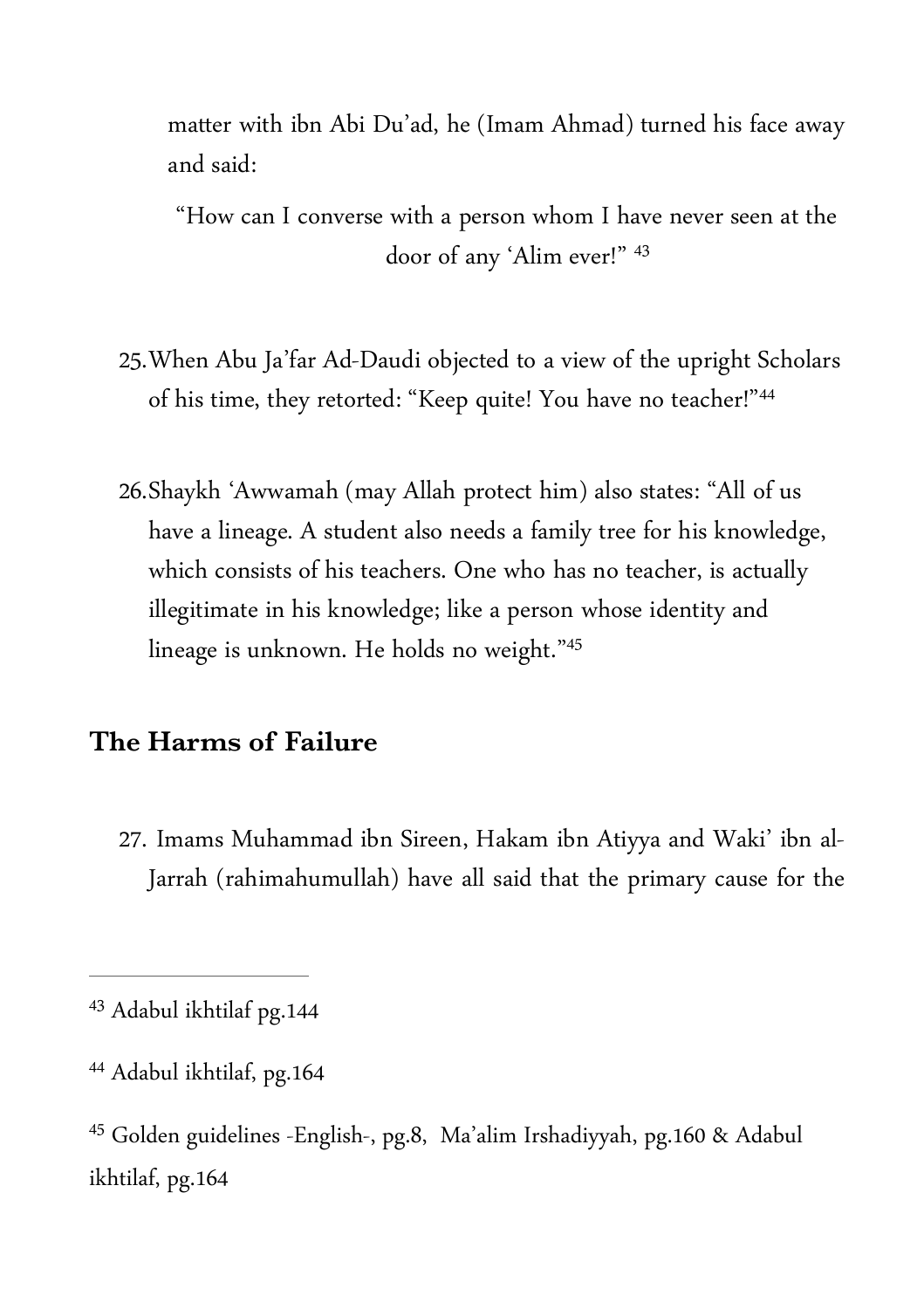misguidance of the Banu Isra'il was the books that they inherited from their forefathers. 46

28.In fact, since the compilation of knowledge is also an indirect cause of the people slackening in atending the lessons of the 'Ulama, Imam Awza'i (rahimahumullah) said:

"Knowledge was sublime for as long as it was obtained from the mouths of the learned men. But when it ended up in books, its nur (divine light) disappeared." 47

In one version he says:

"…when it ended up in books, those who were non eligible crept

 $in!"$  48

Note: The purpose of the previous 2 quotations is to prove that mere studying of books is incorrect and void of divine assistance. The ideal would be to study those very same books under the auspices of a learned teacher. Undermining the books of Shari'ah is not the intent.

29. Shaykh Muhammad 'Awwamah provides another angle to this discussion by saying: "How could we expect respect from one who hasn't acquired knowledge from the 'Ulama, and hasn't remained in their company for a lengthy period whereby he could have inculcated

<sup>48</sup> Sunan Darimi, hadith: 467

<sup>&</sup>lt;sup>46</sup> Taqyidul-Ilm pg.61 and its footnotes

<sup>&</sup>lt;sup>47</sup> Taqyidul-Ilm, pg.64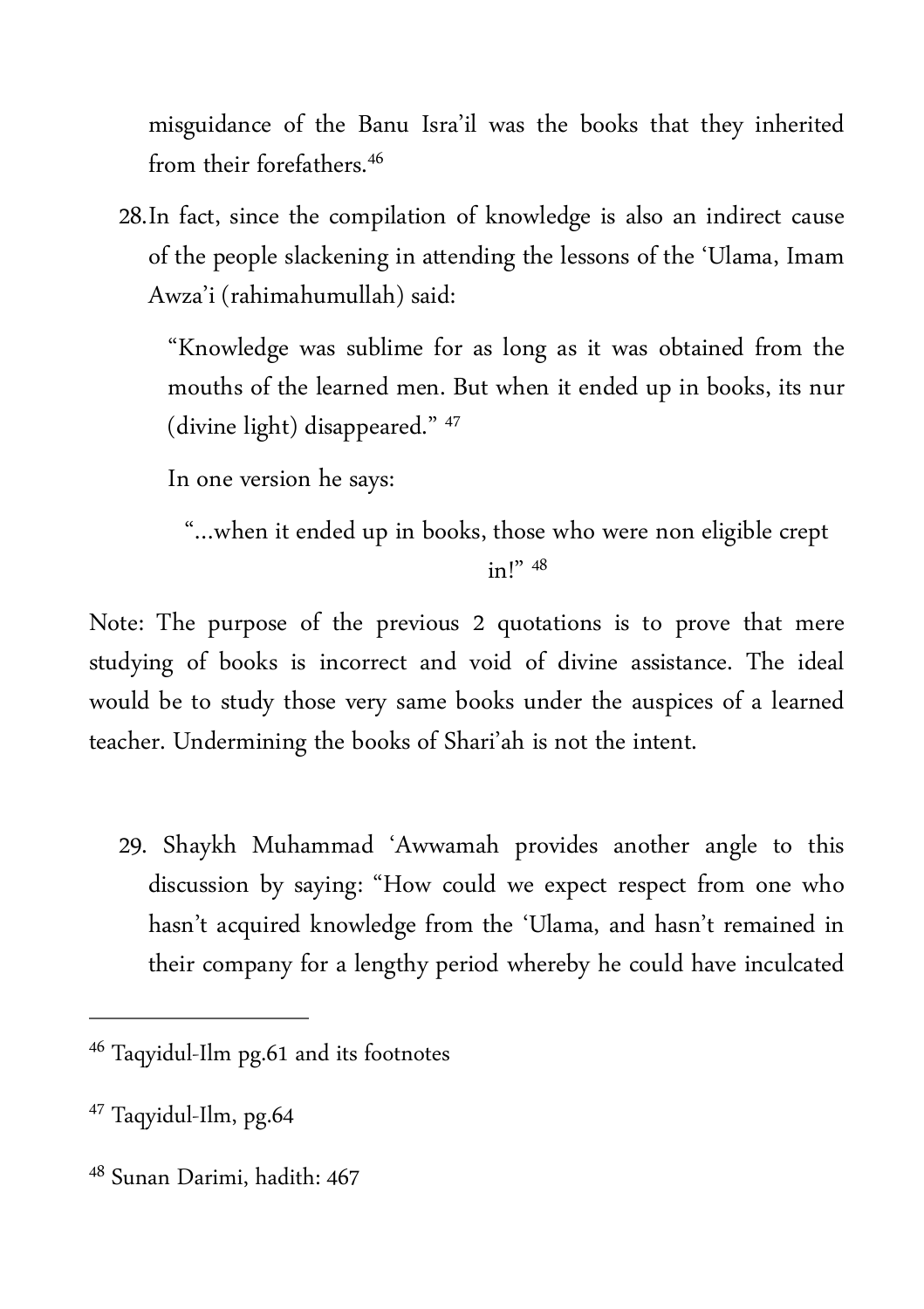their habits? How could such a person recognize the value of the 'Ulama? Hence when he criticizes them verbally or with his pen, it brings no surprise! It is guaranteed, that he who atends the gatherings of the 'Ulama will indeed begin to respect them"<sup>49</sup>

- 30.'Allamah Ibn Hajar Haitami (rahimahullah) writes: "Whoever atained knowledge from the books only, became a deviate that misled others too."50
- 31.Al-Shatbi (rahimahullah) writes: "Most of the deviated sects and individuals who opposed the sunnah were culprits of failing in this regard." (i.e, they never had tutorship) $51$

# **Conclusion**

32. It's a sad trend nowadays that people atend a few lessons of a particular Islamic subject and then try to figure out the rest by themselves. It gets worse, when some merely engage in "self study" by relying upon books, computer programs or on searching the internet for information with which they fill up their "fatwas" or "articles" without any guidance or supervision of a qualified specialist in that field.

<sup>&</sup>lt;sup>49</sup> Adabul Ikhtilaf, pg.172 & Ma'alim Irshadiyyah, pg.172

<sup>&</sup>lt;sup>50</sup> Fatawa hadithiyyah; see Adabul ikhtilaf, pg.165

<sup>&</sup>lt;sup>51</sup> Adabul ikhtilaf, pg.176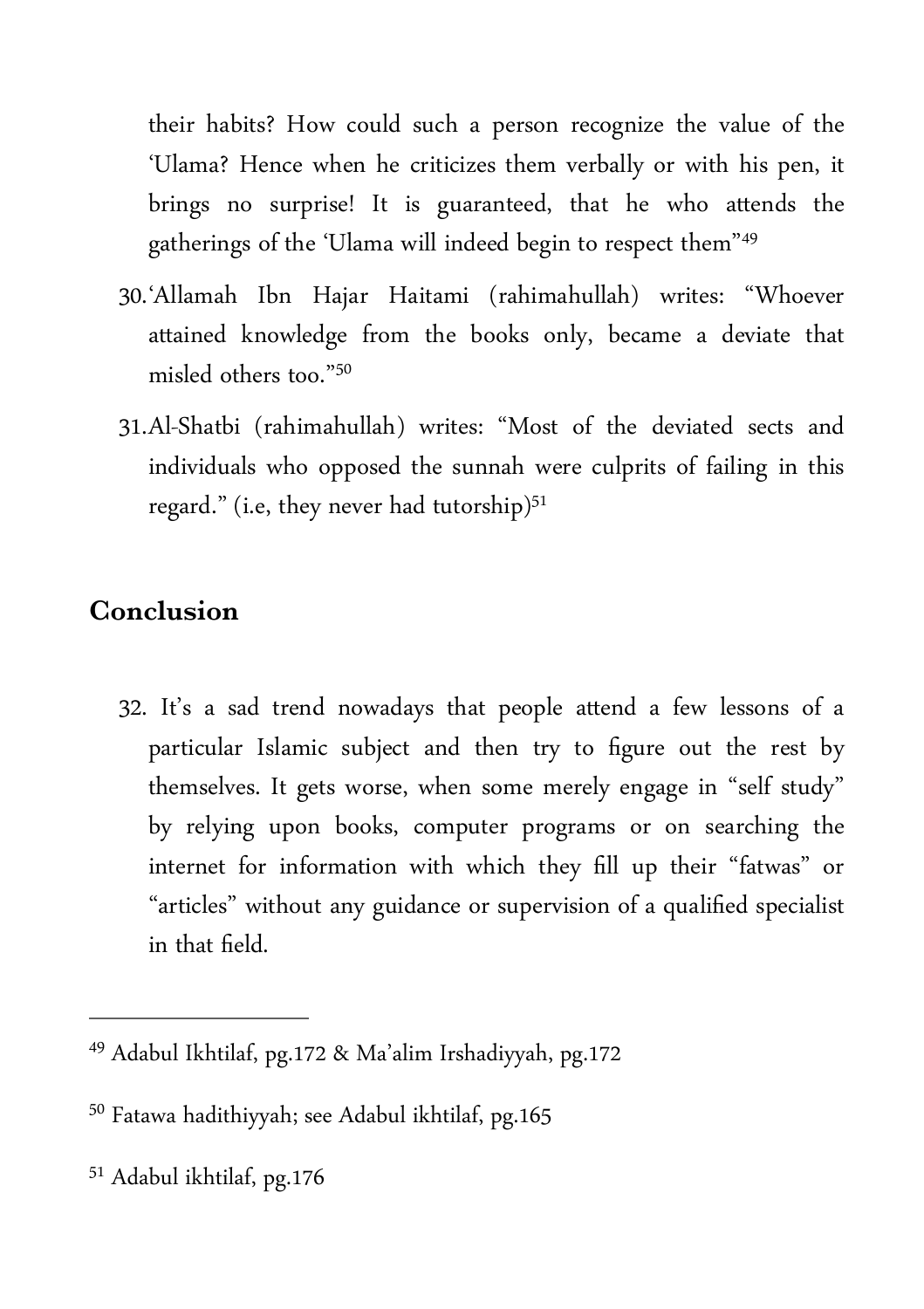33.I end this discussion with the translation of a famous poem which is atributed to Imam Shafi'i (rahimahullah) and is quite famous on the tongues of the 'Ulama. He says:

> Oh my brother! You will never acquire knowledge Without the following six essentials; Intelligence, desire, poverty, Sojourn, tutorship of a shaykh (teacher)

Accompanied by a long consistent period (of studying under him)<sup>52</sup>

Whatever has been writen above was done out of concern for the misinformed sincere seeker of knowledge.

The 33 quotations cited in this discussion are enough to convince such individuals against falling prey to this evil trend.

#### **Final caution:**

According to my seniors, online courses are not sufficient substitutes. This may be resorted to in extreme cases and for the purpose of learning the basics of deen only. It is not a justified means for higher Islamic study. This, as well the recent dangerous trend of "Maqra-ahs" (swift recitals of

 $52$  Adabul ikhtilaf, pg.162, also see footnote on Ma'alim irshadiyyah, pg.174